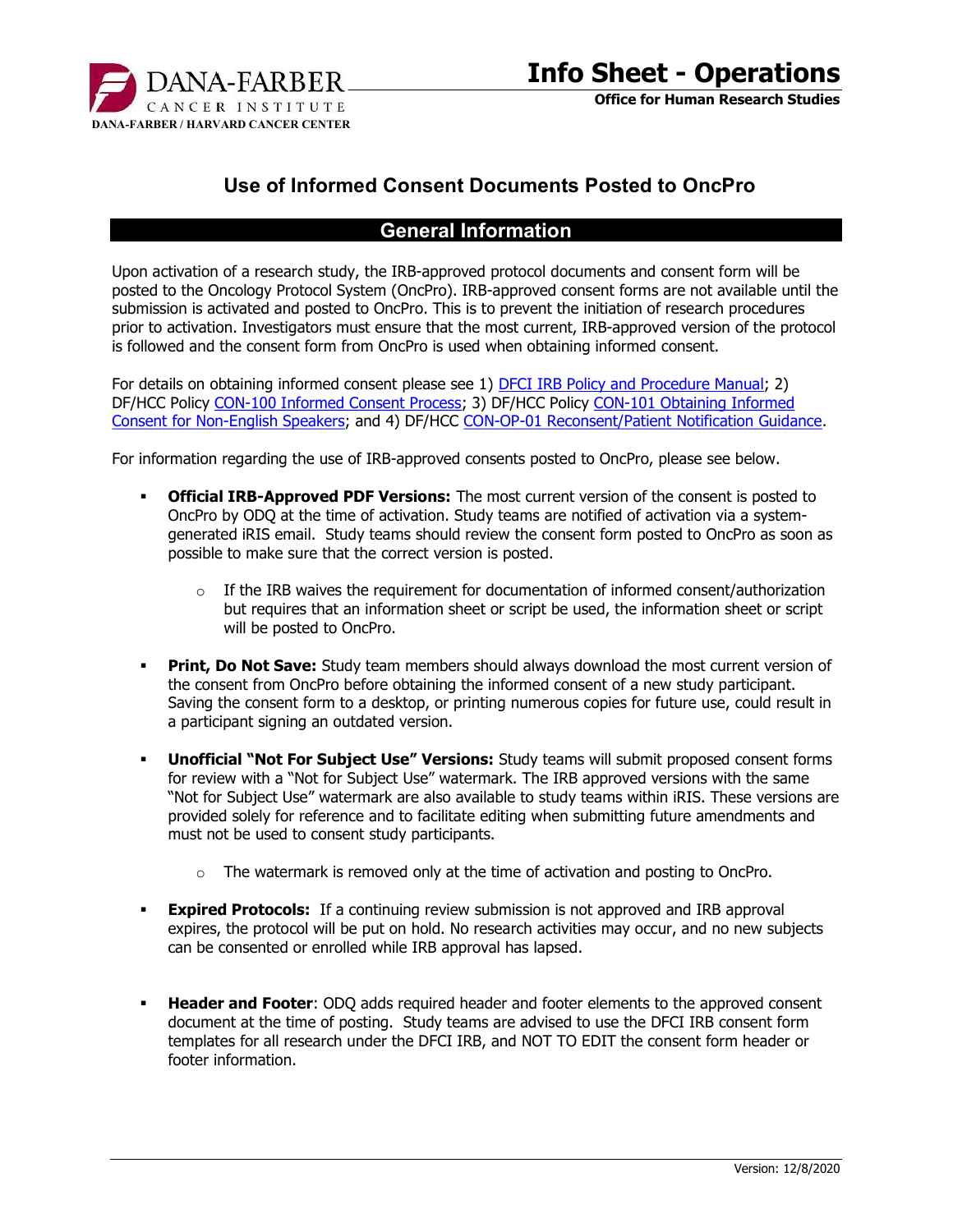### Consent Header Information

There are several items in the consent header that ODQ inserts prior to posting. Please see below for details.

| 9/26/2016 11:13 am                                 |               |
|----------------------------------------------------|---------------|
| <b>Research Consent Form</b>                       |               |
| for Biomedical Research                            |               |
| Dana-Farber/Harvard Cancer Center                  |               |
| BIDMC/BCH/BWH/DFCI/MGH/Partners Network Affiliates | OHRS 10 02 15 |

- A. Prior to posting, ODQ inserts a date/time stamp that updates each time the document is opened.
- B. The document includes the name of the Consent template in the header.
- C. Prior to posting, ODQ adds two blue boxes:
	- a. The top box is for the subject's name
		- b. The bottom box is for the subject's Medical Record Number (MRN).

The consent form templates include a QR code in the upper right-hand corner (D) used by sites to identify the document as Research Consent Form in Epic. This must be part of the submitted and approved consent form and is not added by ODQ after the fact. The consent form template also includes a version date (E) indicating which template version was used to create the consent form.

### Consent Form Footer Information

The DFCI IRB consent form template includes page numbers in "Page X of Y" format within the footer. These should be included in the submitted consent. To ensure version control, additional footer information is added by ODQ before the consent form is posted to OncPro.

The current footer format was developed to minimize the required fields and streamline the posting process. Note: Consent forms posted prior to July 8, 2019 may appear in a different format.

| <b>DFCI</b> Protocol Number: | 19-000       | Approved Date (DFCI IRB Approval): 01/10/2019 |
|------------------------------|--------------|-----------------------------------------------|
| Date Posted for Use:         | 01/25/201920 |                                               |

For research reviewed and approved by the NCI CIRB, ODQ will add the footer below as part of DF/HCC's local context.

| DE<br>.<br>PTOLOGO.<br>$\cdot$ $\cdot$ $\cdot$ | <b>IRB</b><br>ว⊦<br>… Knowleager ∴<br>ער<br>$\cdots$<br>- - | Use:<br>tor<br>Jate<br>'oster. |
|------------------------------------------------|-------------------------------------------------------------|--------------------------------|
|                                                |                                                             |                                |

• DFCI Protocol Number: This number is assigned by OHRS and is used by both the DF/HCC SRC and DFCI IRB to identify research protocols submitted for their review and approval.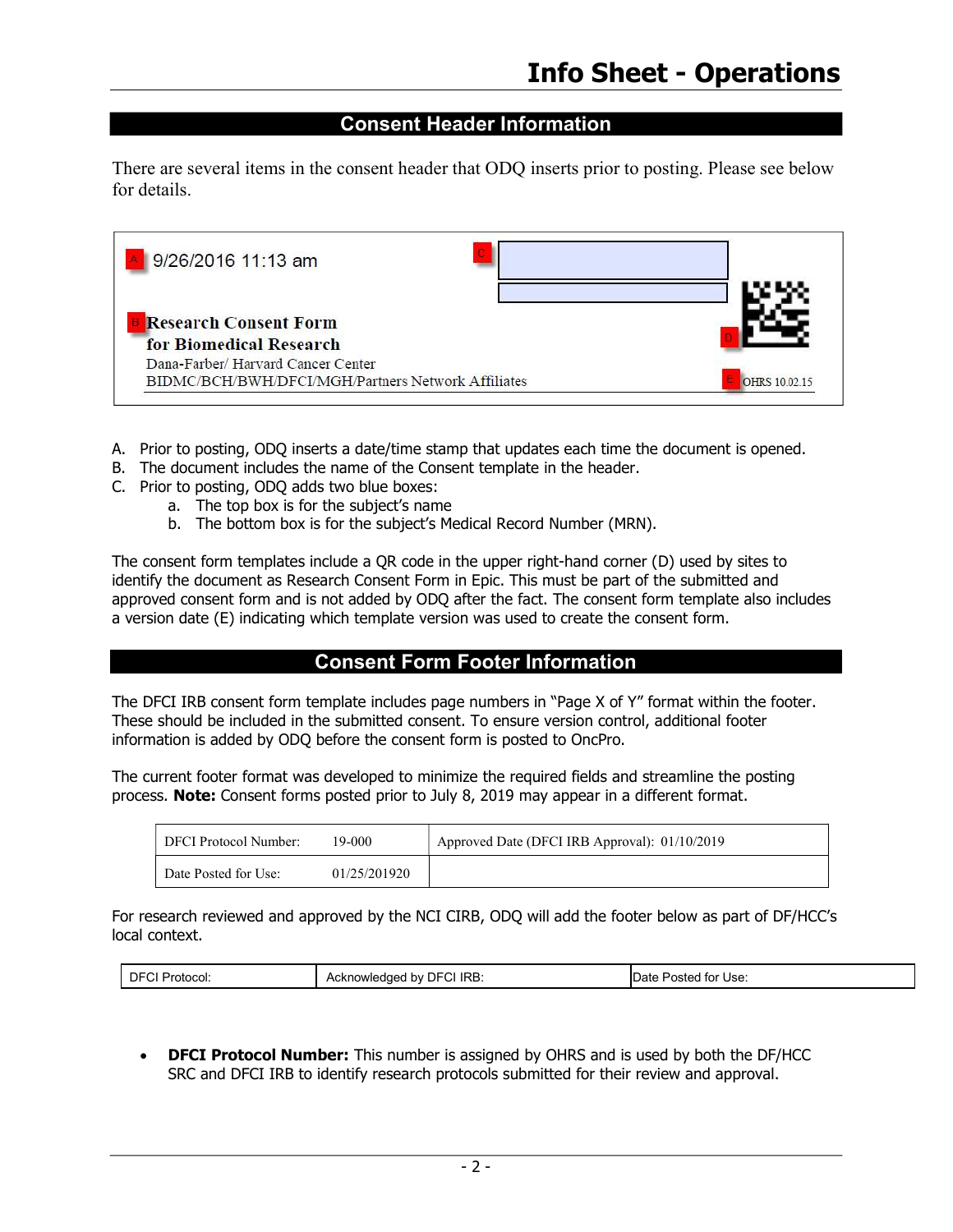• Approved Date (DFCI IRB Approval): The date the IRB granted final approval of the consent form. This is the same date as the "Version Date" listed in OnCore.

Note: The "Acknowledged by DFCI IRB" date for NCI CIRB studies is the date the DFCI IRB acknowledged/accepted the amendment.

• Date Posted for Use: The date the consent form was posted to OncPro and first became available for subject use.

For research that relies on an external IRB other than the NCI CIRB, no local footer will be added.

### Log Sheet Information

The Log Sheet is a document posted to OncPro to summarize changes with each submission. The Log Sheet is only updated after a submission has been activated and the revised documents have been posted to OncPro.

The log sheet will include the following information:

- Date Posted: The date that ODQ posted any revised documents to OncPro.
- Revised Sections: A brief description of which documents have been posted / updated on OncPro.
- Approved Date: The final date the DFCI IRB approved the submission, when applicable. For studies under an external IRB, this will be the date the DFCI IRB acknowledged and accepted the submission. This is also the version date that appears for the consent form version(s) in OnCore and is generally the same as the Approved Date.

| Date<br>Posted | <b>Revised Sections</b>                   | <b>Approved Date</b> |
|----------------|-------------------------------------------|----------------------|
| 01/16/2020     | Consent Form replaced due to AM $#012345$ | 01/15/2020           |

Note: Some older protocols also have a column for Version Date (OnCore). This is being maintained to capture legacy information that is no longer necessary under current procedures. This was used to capture the consent version date in OnCore if different from the IRB approval date.

### Consent Form Addendums

Consent Addendums should only be used when a limited amount of new information or changes that need to be communicated to subjects. Please reference DF/HCC CON-OP-01 Reconsent / Patient Notification Guide for examples and further guidance on when a Consent Form Addendum may be used.

Consent Addendums should be created using the current OHRS Consent Addendum Template and submitted to OHRS as an amendment. In most cases, the main consent form must also be revised with the new information and posted to OncPro alongside the addendum.

Multiple addendums for the same study may be active simultaneously. Each addendum must be given a unique title (or unique number) referencing the new information to be communicated to subjects (e.g. Safety Update 1, Safety Update 2).